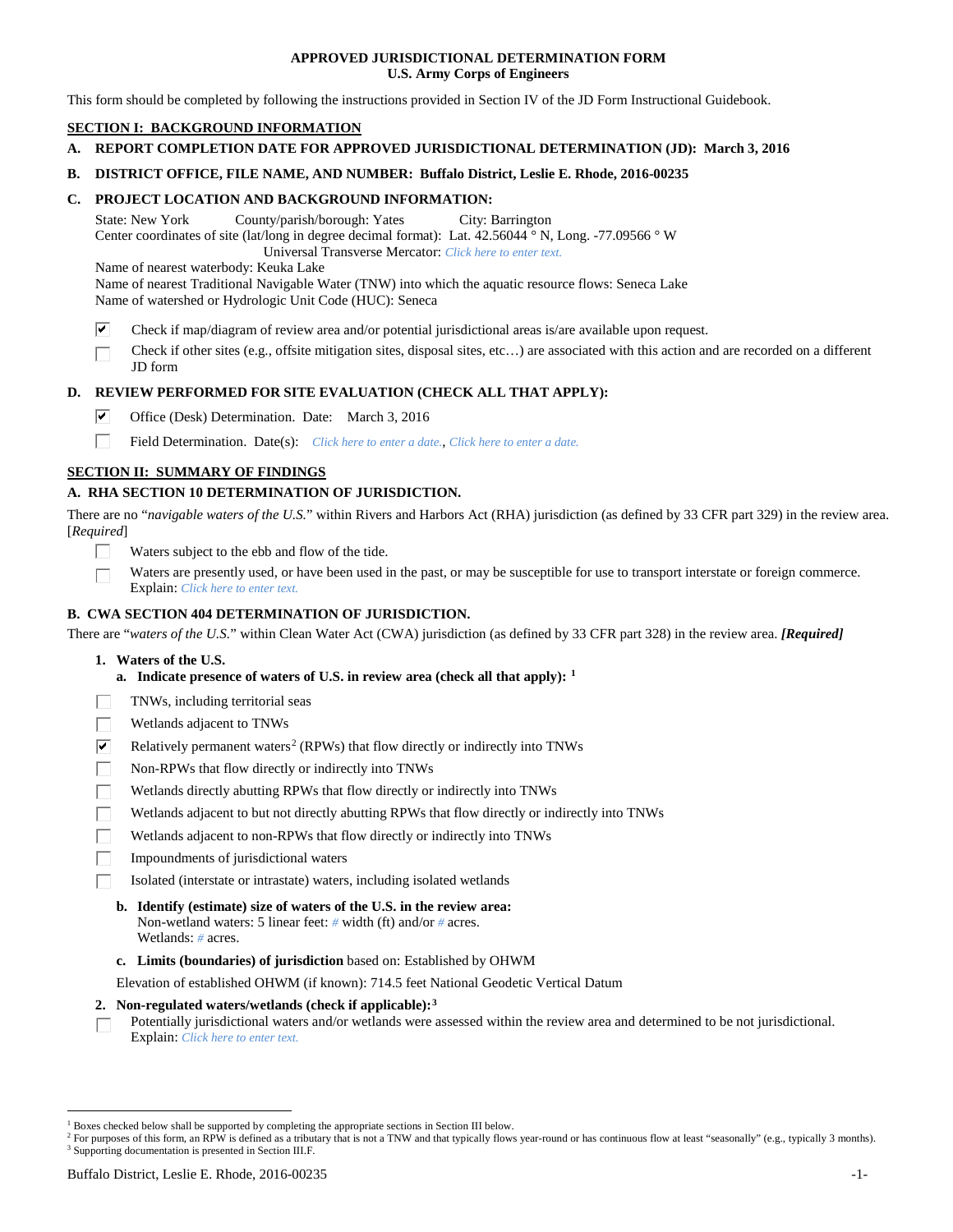## **SECTION III: CWA ANALYSIS**

### **A. TNWs AND WETLANDS ADJACENT TO TNWs**

**The agencies will assert jurisdiction over TNWs and wetlands adjacent to TNWs. If the aquatic resource is a TNW, complete Section III.A.1 and Section III.D.1. only; if the aquatic resource is a wetland adjacent to a TNW, complete Sections III.A.1 and 2 and Section III.D.1.; otherwise, see Section III.B below**.

- **1. TNW**  Identify TNW: *Click here to enter text.*
	- Summarize rationale supporting determination: *Click here to enter text.*
- **2. Wetland adjacent to TNW** Summarize rationale supporting conclusion that wetland is "adjacent": *Click here to enter text.*

## **B. CHARACTERISTICS OF TRIBUTARY (THAT IS NOT A TNW) AND ITS ADJACENT WETLANDS (IF ANY):**

**This section summarizes information regarding characteristics of the tributary and its adjacent wetlands, if any, and it helps determine whether or not the standards for jurisdiction established under Rapanos have been met.** 

**The agencies will assert jurisdiction over non-navigable tributaries of TNWs where the tributaries are "relatively permanent waters" (RPWs), i.e. tributaries that typically flow year-round or have continuous flow at least seasonally (e.g., typically 3 months). A wetland that directly abuts an RPW is also jurisdictional. If the aquatic resource is not a TNW, but has year-round (perennial) flow, skip to Section III.D.2. If the aquatic resource is a wetland directly abutting a tributary with perennial flow, skip to Section III.D.4.**

**A wetland that is adjacent to but that does not directly abut an RPW requires a significant nexus evaluation. Corps districts and EPA regions will include in the record any available information that documents the existence of a significant nexus between a relatively permanent tributary that is not perennial (and its adjacent wetlands if any) and a traditional navigable water, even though a significant nexus finding is not required as a matter of law.**

**If the waterbody[4](#page-1-0) is not an RPW, or a wetland directly abutting an RPW, a JD will require additional data to determine if the waterbody has a significant nexus with a TNW. If the tributary has adjacent wetlands, the significant nexus evaluation must consider the tributary in combination with all of its adjacent wetlands. This significant nexus evaluation that combines, for analytical purposes, the tributary and all of its adjacent wetlands is used whether the review area identified in the JD request is the tributary, or its adjacent wetlands, or both. If the JD covers a tributary with adjacent wetlands, complete Section III.B.1 for the tributary, Section III.B.2 for any onsite wetlands, and Section III.B.3 for all wetlands adjacent to that tributary, both onsite and offsite. The determination whether a significant nexus exists is determined in Section III.C below.**

**1. Characteristics of non-TNWs that flow directly or indirectly into TNW**

**(i) General Area Conditions:**

Watershed size: *# Choose an item.* Drainage area: *# Choose an item.*

Average annual rainfall: *#* inches Average annual snowfall: *#* inches

#### **(ii) Physical Characteristics:**

- (a) Relationship with TNW:
	- Tributary flows directly into TNW. Г.

Tributary flows through *Choose an item.* tributaries before entering TNW.

Project waters are *Choose an item.* river miles from TNW. Project waters are *Choose an item.* river miles from RPW. Project waters are *Choose an item.* aerial (straight) miles from TNW. Project waters are *Choose an item.* aerial (straight) miles from RPW. Project waters cross or serve as state boundaries. Explain: *Click here to enter text.*

Identify flow route to TNW[5:](#page-1-1) *Click here to enter text.* Tributary stream order, if known: *Click here to enter text.*

(b) General Tributary Characteristics (check all that apply):

**Tributary** is:  $\Box$  Natural

- Artificial (man-made). Explain: *Click here to enter text.*
- Manipulated (man-altered). Explain: *Click here to enter text.*

<span id="page-1-1"></span><span id="page-1-0"></span><sup>&</sup>lt;sup>4</sup> Note that the Instructional Guidebook contains additional information regarding swales, ditches, washes, and erosional features generally and in the arid West. <sup>5</sup> Flow route can be described by identifying, e.g., tributary a, which flows through the review area, to flow into tributary b, which then flows into TNW.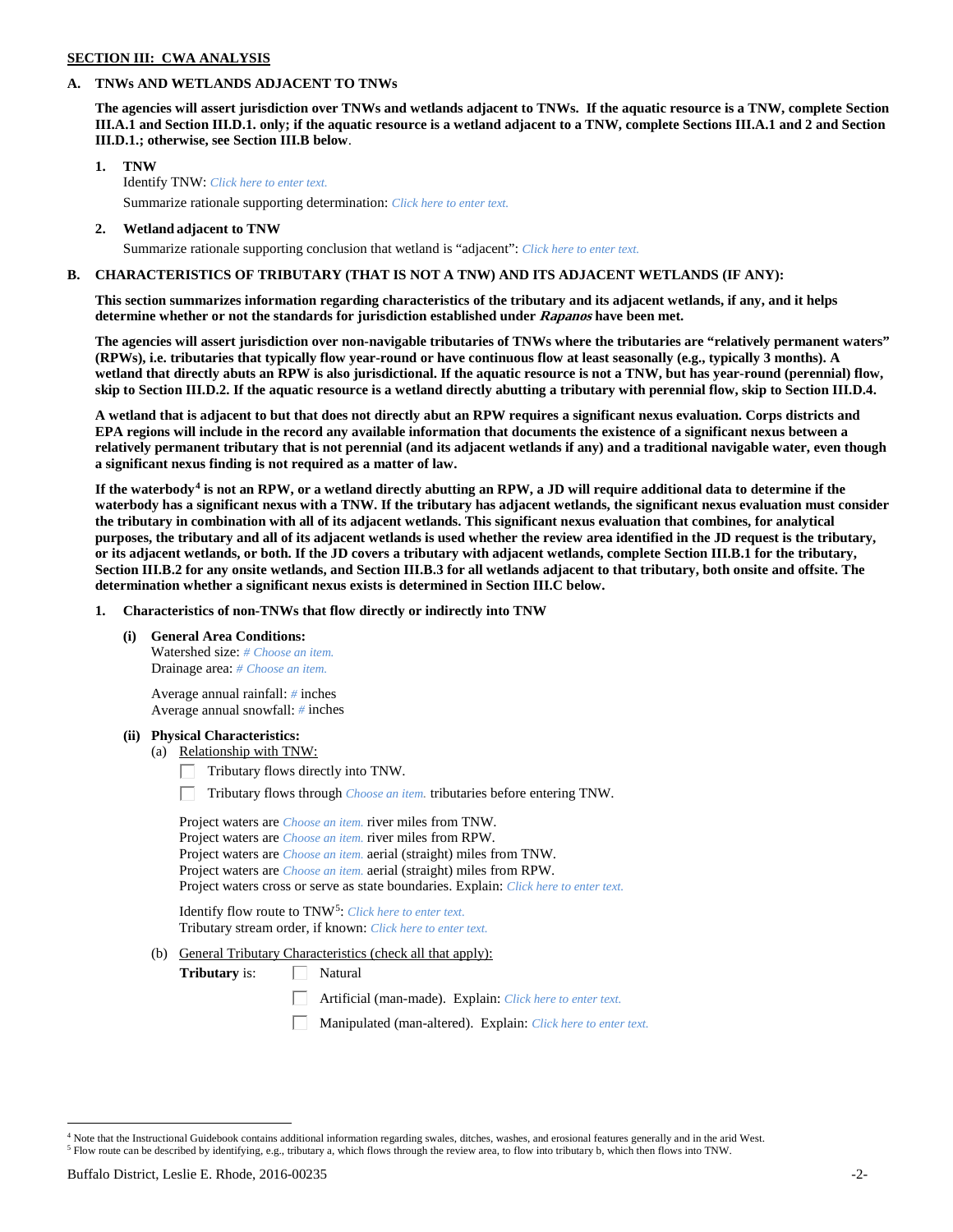| Tributary properties with respect to top of bank (estimate):<br>Average width: # feet<br>Average depth: $#$ feet<br>Average side slopes: Choose an item.                                                                                                                                                                                                                                                                                                                                                                                                                                                                                                                                                                                                                                                                                                                                                                                                              |
|-----------------------------------------------------------------------------------------------------------------------------------------------------------------------------------------------------------------------------------------------------------------------------------------------------------------------------------------------------------------------------------------------------------------------------------------------------------------------------------------------------------------------------------------------------------------------------------------------------------------------------------------------------------------------------------------------------------------------------------------------------------------------------------------------------------------------------------------------------------------------------------------------------------------------------------------------------------------------|
| Primary tributary substrate composition (check all that apply):<br><b>Silts</b><br>Sands<br>Concrete<br>Cobbles<br>Gravel<br>Muck<br>Bedrock<br>Vegetation. Type/% cover: Click here to enter text.<br>L.<br>Other. Explain: Click here to enter text.<br>Tributary condition/stability [e.g., highly eroding, sloughing banks]. Explain: Click here to enter text.                                                                                                                                                                                                                                                                                                                                                                                                                                                                                                                                                                                                   |
| Presence of run/riffle/pool complexes. Explain: Click here to enter text.<br>Tributary geometry: Choose an item.<br>Tributary gradient (approximate average slope): #%<br>$(c)$ Flow:<br>Tributary provides for: Choose an item.<br>Estimate average number of flow events in review area/year: Choose an item.<br>Describe flow regime: Click here to enter text.<br>Other information on duration and volume: Click here to enter text.                                                                                                                                                                                                                                                                                                                                                                                                                                                                                                                             |
| <b>Surface flow is:</b> Choose an item. <b>Characteristics:</b> Click here to enter text.<br>Subsurface flow: Choose an item. Explain findings: Click here to enter text.<br>Dye (or other) test performed: Click here to enter text.<br>Tributary has (check all that apply):<br>Bed and banks<br>OHWM <sup>6</sup> (check all indicators that apply):<br>clear, natural line impressed on the bank $\Box$<br>the presence of litter and debris<br>changes in the character of soil<br>destruction of terrestrial vegetation<br>the presence of wrack line<br>shelving<br>vegetation matted down, bent, or absent<br>sediment sorting<br>leaf litter disturbed or washed away<br>scour<br>sediment deposition<br>multiple observed or predicted flow events<br>water staining<br>abrupt change in plant community Click here to enter text.<br>other (list): Click here to enter text.<br>$\Box$ Discontinuous OHWM. <sup>7</sup> Explain: Click here to enter text. |
| If factors other than the OHWM were used to determine lateral extent of CWA jurisdiction (check all that apply):<br>High Tide Line indicated by:<br>Mean High Water Mark indicated by:<br>L<br>oil or scum line along shore objects<br>survey to available datum;<br>fine shell or debris deposits (foreshore)<br>physical markings;<br>physical markings/characteristics<br>vegetation lines/changes in vegetation types.<br>tidal gauges<br>other (list): Click here to enter text.<br>(iii) Chemical Characteristics:<br>$Choractaria tributori (a, a, water color is clear, diccolored, oily film; water quality, general waterched characteristics$                                                                                                                                                                                                                                                                                                              |

Characterize tributary (e.g., water color is clear, discolored, oily film; water quality; general watershed characteristics, etc.). Explain: *Click here to enter text.*

Identify specific pollutants, if known: *Click here to enter text.*

<span id="page-2-1"></span><span id="page-2-0"></span> <sup>6</sup> <sup>6</sup>A natural or man-made discontinuity in the OHWM does not necessarily sever jurisdiction (e.g., where the stream temporarily flows underground, or where the OHWM has been removed by development or agricultural practices). Where there is a break in the OHWM that is unrelated to the waterbody's flow regime (e.g., flow over a rock outcrop or through a culvert), the agencies will look for indicators of flow above and below the break. 7 Ibid.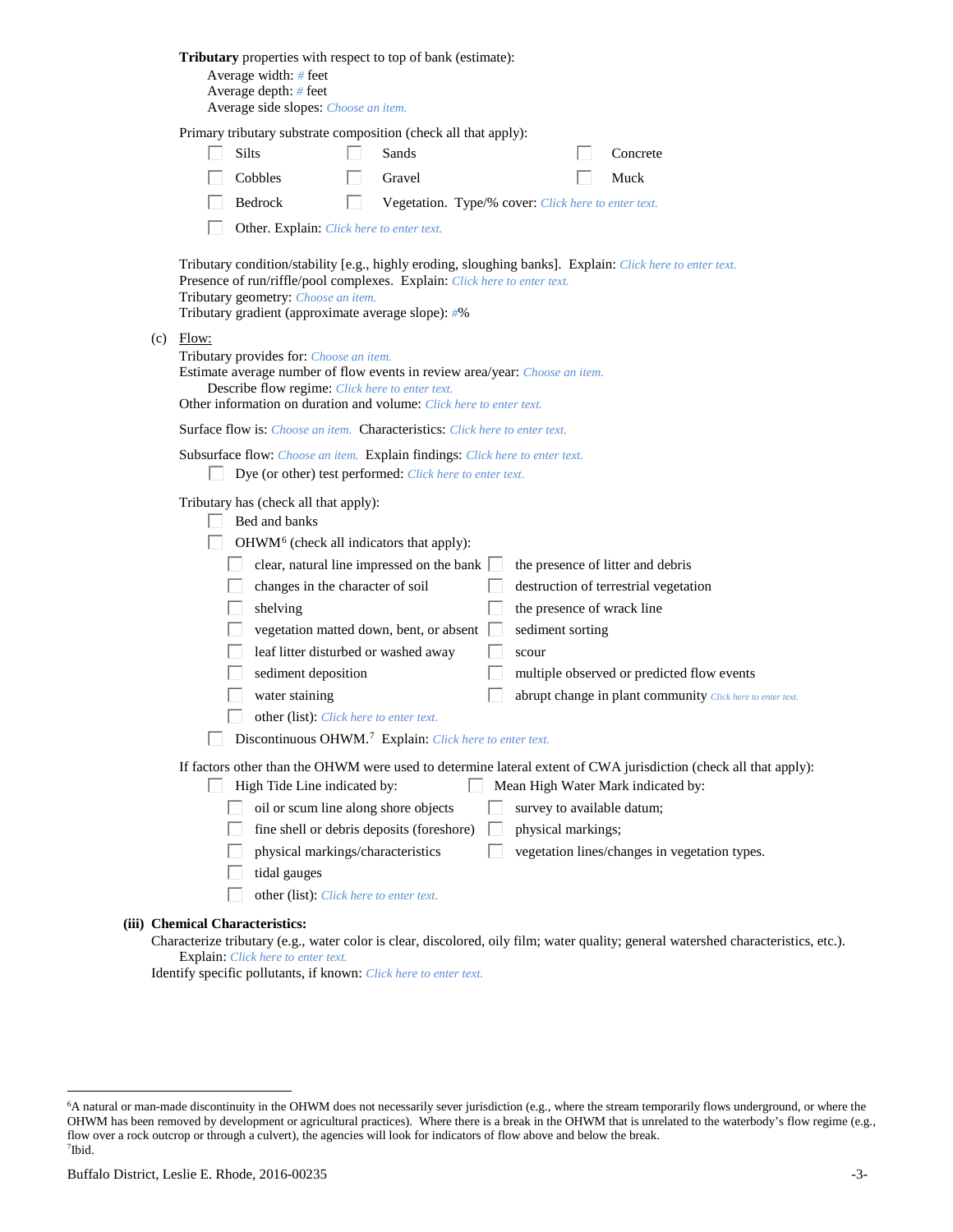## **(iv) Biological Characteristics. Channel supports (check all that apply):**

- Riparian corridor. Characteristics (type, average width): *Click here to enter text.*
- Wetland fringe. Characteristics: *Click here to enter text.*
- $\Box$  Habitat for:
	- Federally Listed species. Explain findings: *Click here to enter text.*
	- Fish/spawn areas. Explain findings: *Click here to enter text.*
	- Other environmentally-sensitive species. Explain findings: *Click here to enter text.*
	- $\Box$ Aquatic/wildlife diversity. Explain findings: *Click here to enter text.*

#### **2. Characteristics of wetlands adjacent to non-TNW that flow directly or indirectly into TNW**

#### **(i) Physical Characteristics:**

(a) General Wetland Characteristics: Properties: Wetland size: *#* acres Wetland type. Explain: *Click here to enter text.* Wetland quality. Explain: *Click here to enter text.* Project wetlands cross or serve as state boundaries. Explain: *Click here to enter text.*

(b) General Flow Relationship with Non-TNW:

Flow is: *Choose an item.* Explain: *Click here to enter text.*

Surface flow is: *Choose an item.* Characteristics: *Click here to enter text.*

Subsurface flow: *Choose an item.* Explain findings: *Click here to enter text.*

- Dye (or other) test performed: *Click here to enter text.*
- (c) Wetland Adjacency Determination with Non-TNW:
	- Directly abutting П.
	- П. Not directly abutting
		- П. Discrete wetland hydrologic connection. Explain: *Click here to enter text.*
		- П. Ecological connection. Explain: *Click here to enter text.*
		- П. Separated by berm/barrier. Explain: *Click here to enter text.*
- (d) Proximity (Relationship) to TNW

Project wetlands are *Choose an item.* river miles from TNW. Project waters are *Choose an item.* aerial (straight) miles from TNW. Flow is from: *Choose an item.* Estimate approximate location of wetland as within the *Choose an item.* floodplain.

#### **(ii) Chemical Characteristics:**

Characterize wetland system (e.g., water color is clear, brown, oil film on surface; water quality; general watershed characteristics; etc.). Explain: *Click here to enter text.*

Identify specific pollutants, if known: *Click here to enter text.*

#### **(iii) Biological Characteristics. Wetland supports (check all that apply):**

- Riparian buffer. Characteristics (type, average width): *Click here to enter text.*
	- Vegetation type/percent cover. Explain: *Click here to enter text.*
	- Habitat for:
		- Federally Listed species. Explain findings: *Click here to enter text*.
		- Fish/spawn areas. Explain findings: *Click here to enter text.*
		- Other environmentally-sensitive species. Explain findings: *Click here to enter text.*  $\Box$
		- $\Box$ Aquatic/wildlife diversity. Explain findings: *Click here to enter text.*

## **3. Characteristics of all wetlands adjacent to the tributary (if any)**

All wetland(s) being considered in the cumulative analysis: *Choose an item.* Approximately (*#*) acres in total are being considered in the cumulative analysis.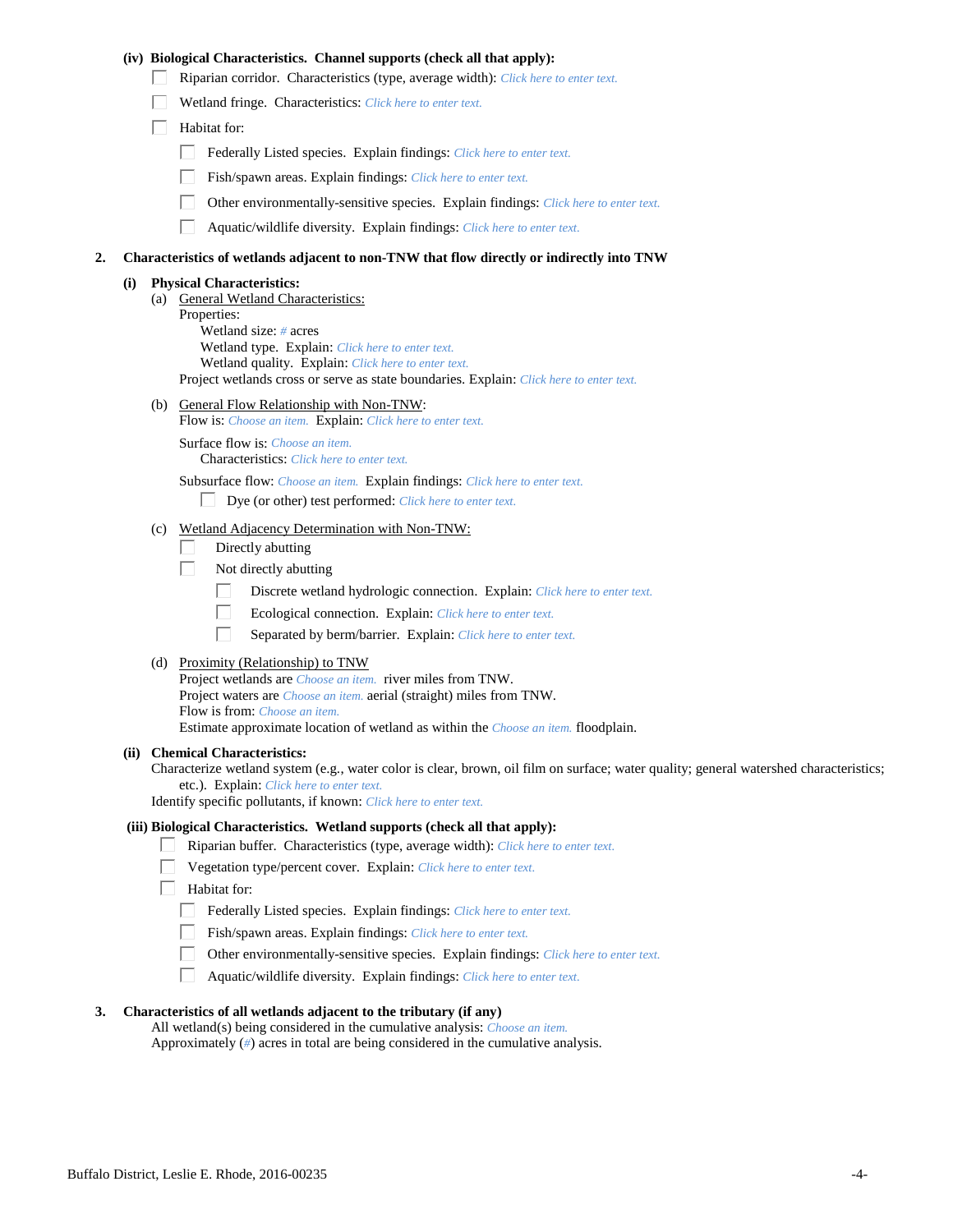For each wetland, specify the following:

| Directly abuts? $(Y/N)$ | Size (in acres) | Directly abuts? $(Y/N)$ | Size (in acres) |
|-------------------------|-----------------|-------------------------|-----------------|
|                         |                 |                         |                 |
| V/N                     |                 | Y/N                     |                 |
| V/N                     |                 | Y/N                     |                 |
|                         |                 | Y/N                     |                 |

Summarize overall biological, chemical and physical functions being performed: *Click here to enter text.*

## **C. SIGNIFICANT NEXUS DETERMINATION**

**A significant nexus analysis will assess the flow characteristics and functions of the tributary itself and the functions performed by any wetlands adjacent to the tributary to determine if they significantly affect the chemical, physical, and biological integrity of a TNW. For each of the following situations, a significant nexus exists if the tributary, in combination with all of its adjacent wetlands, has more than a speculative or insubstantial effect on the chemical, physical and/or biological integrity of a TNW. Considerations when evaluating significant nexus include, but are not limited to the volume, duration, and frequency of the flow of water in the tributary and its proximity to a TNW, and the functions performed by the tributary and all its adjacent wetlands. It is not appropriate to determine significant nexus based solely on any specific threshold of distance (e.g. between a tributary and its adjacent wetland or between a tributary and the TNW). Similarly, the fact an adjacent wetland lies within or outside of a floodplain is not solely determinative of significant nexus.** 

#### **Draw connections between the features documented and the effects on the TNW, as identified in the** *Rapanos* **Guidance and discussed in the Instructional Guidebook. Factors to consider include, for example:**

- Does the tributary, in combination with its adjacent wetlands (if any), have the capacity to carry pollutants or flood waters to TNWs, or to reduce the amount of pollutants or flood waters reaching a TNW?
- Does the tributary, in combination with its adjacent wetlands (if any), provide habitat and lifecycle support functions for fish and other species, such as feeding, nesting, spawning, or rearing young for species that are present in the TNW?
- Does the tributary, in combination with its adjacent wetlands (if any), have the capacity to transfer nutrients and organic carbon that support downstream foodwebs?
- Does the tributary, in combination with its adjacent wetlands (if any), have other relationships to the physical, chemical, or biological integrity of the TNW?

#### *Note: the above list of considerations is not inclusive and other functions observed or known to occur should be documented below:*

- **1. Significant nexus findings for non-RPW that has no adjacent wetlands and flows directly or indirectly into TNWs.** Explain findings of presence or absence of significant nexus below, based on the tributary itself, then go to Section III.D: *Click here to enter text.*
- **2. Significant nexus findings for non-RPW and its adjacent wetlands, where the non-RPW flows directly or indirectly into TNWs.**  Explain findings of presence or absence of significant nexus below, based on the tributary in combination with all of its adjacent wetlands, then go to Section III.D: *Click here to enter text.*
- **3. Significant nexus findings for wetlands adjacent to an RPW but that do not directly abut the RPW.** Explain findings of presence or absence of significant nexus below, based on the tributary in combination with all of its adjacent wetlands, then go to Section III.D: *Click here to enter text.*

## **D. DETERMINATIONS OF JURISDICTIONAL FINDINGS. THE SUBJECT WATERS/WETLANDS ARE (CHECK ALL THAT APPLY):**

- **1. TNWs and Adjacent Wetlands.** Check all that apply and provide size estimates in review area:
	- TNWs: *#* linear feet *#* width (ft), Or, *#* acres.
	- $\Box$ Wetlands adjacent to TNWs: *#* acres.

## **2. RPWs that flow directly or indirectly into TNWs.**

- $\triangledown$  Tributaries of TNWs where tributaries typically flow year-round are jurisdictional. Provide data and rationale indicating that tributary is perennial: Keuka Lake shows up as a perennial waterway on the Keuka Park, New York, USGS Quadrangle Map. Keuka Lake flows into the Keuka Lake Outlet, which flows into Seneca Lake. Seneca Lake is a Traditional Navigable Waterway.
- Tributaries of TNW where tributaries have continuous flow "seasonally" (e.g., typically three months each year) are jurisdictional. П. Data supporting this conclusion is provided at Section III.B. Provide rationale indicating that tributary flows seasonally: *Click here to enter text.*.

Provide estimates for jurisdictional waters in the review area (check all that apply):

- $\triangledown$  Tributary waters: 5 linear feet # width (ft).
- Other non-wetland waters: *#* acres.

Identify type(s) of waters: *Click here to enter text.*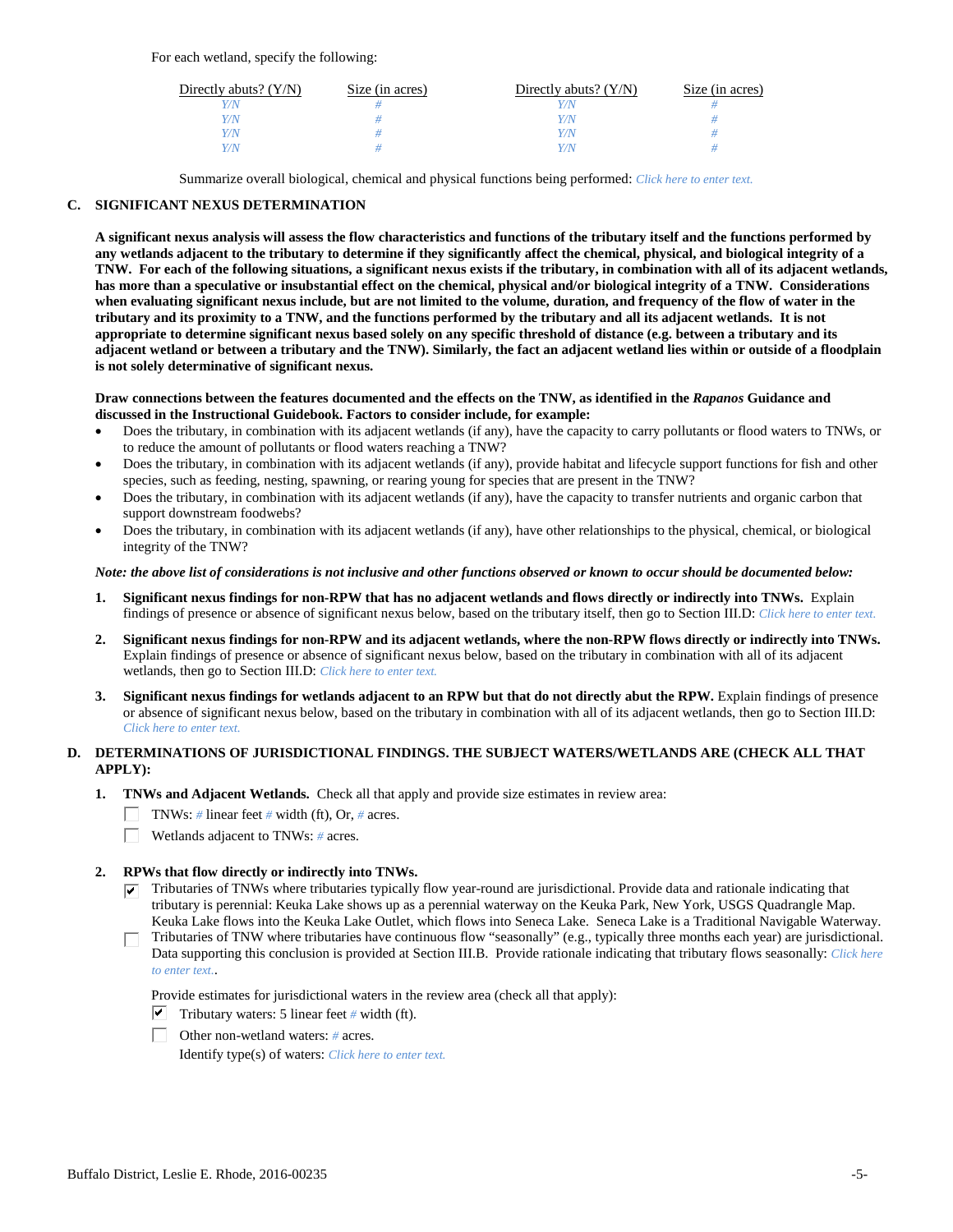### **3. Non-RPWs[8](#page-5-0) that flow directly or indirectly into TNWs.**

Waterbody that is not a TNW or an RPW, but flows directly or indirectly into a TNW, and it has a significant nexus with a TNW is jurisdictional. Data supporting this conclusion is provided at Section III.C.

Provide estimates for jurisdictional waters within the review area (check all that apply):

- Tributary waters: *#* linear feet *#* width (ft).  $\mathbf{L}$
- Other non-wetland waters: *#* acres.
	- Identify type(s) of waters: *Click here to enter text.*

### **4. Wetlands directly abutting an RPW that flow directly or indirectly into TNWs.**

- ГT. Wetlands directly abut RPW and thus are jurisdictional as adjacent wetlands.
	- Wetlands directly abutting an RPW where tributaries typically flow year-round. Provide data and rationale indicating that tributary is perennial in Section III.D.2, above. Provide rationale indicating that wetland is directly abutting an RPW: *Click here to enter text.*

Wetlands directly abutting an RPW where tributaries typically flow "seasonally." Provide data indicating that tributary is seasonal in Section III.B and rationale in Section III.D.2, above. Provide rationale indicating that wetland is directly abutting an RPW: *Click here to enter text.*

Provide acreage estimates for jurisdictional wetlands in the review area: *#* acres.

#### **5. Wetlands adjacent to but not directly abutting an RPW that flow directly or indirectly into TNWs.**

Wetlands that do not directly abut an RPW, but when considered in combination with the tributary to which they are П adjacent and with similarly situated adjacent wetlands, have a significant nexus with a TNW are jurisidictional. Data supporting this conclusion is provided at Section III.C.

Provide acreage estimates for jurisdictional wetlands in the review area: *#* acres.

#### **6. Wetlands adjacent to non-RPWs that flow directly or indirectly into TNWs.**

Wetlands adjacent to such waters, and have when considered in combination with the tributary to which they are adjacent П and with similarly situated adjacent wetlands, have a significant nexus with a TNW are jurisdictional. Data supporting this conclusion is provided at Section III.C.

Provide estimates for jurisdictional wetlands in the review area: *#* acres.

## **7. Impoundments of jurisdictional waters. [9](#page-5-1)**

As a general rule, the impoundment of a jurisdictional tributary remains jurisdictional.

- Demonstrate that impoundment was created from "waters of the U.S.," or
- Demonstrate that water meets the criteria for one of the categories presented above (1-6), or
- Demonstrate that water is isolated with a nexus to commerce (see E below). Г

## **E. ISOLATED [INTERSTATE OR INTRA-STATE] WATERS, INCLUDING ISOLATED WETLANDS, THE USE, DEGRADATION OR DESTRUCTION OF WHICH COULD AFFECT INTERSTATE COMMERCE, INCLUDING ANY SUCH WATERS (CHECK ALL THAT APPLY):[10](#page-5-2)**

- L. which are or could be used by interstate or foreign travelers for recreational or other purposes.
- from which fish or shellfish are or could be taken and sold in interstate or foreign commerce.
- which are or could be used for industrial purposes by industries in interstate commerce. П.
- Г Interstate isolated waters.Explain: *Click here to enter text.*
- П Other factors.Explain: *Click here to enter text.*

#### **Identify water body and summarize rationale supporting determination:** *Click here to enter text.*

Provide estimates for jurisdictional waters in the review area (check all that apply):

- Tributary waters: *#* linear feet *#* width (ft).
- Other non-wetland waters: *#* acres.

Identify type(s) of waters: *Click here to enter text.*

Wetlands: *#* acres.

 $\frac{1}{8}$ 

<span id="page-5-0"></span><sup>&</sup>lt;sup>8</sup>See Footnote # 3.<br><sup>9</sup> To complete the analysis refer to the key in Section III.D.6 of the Instructional Guidebook.

<span id="page-5-2"></span><span id="page-5-1"></span><sup>&</sup>lt;sup>10</sup> Prior to asserting or declining CWA jurisdiction based solely on this category, Corps Districts will elevate the action to Corps and EPA HQ for review consistent with the process described in the Corps/EPA *Memorandum Regarding CWA Act Jurisdiction Following Rapanos.*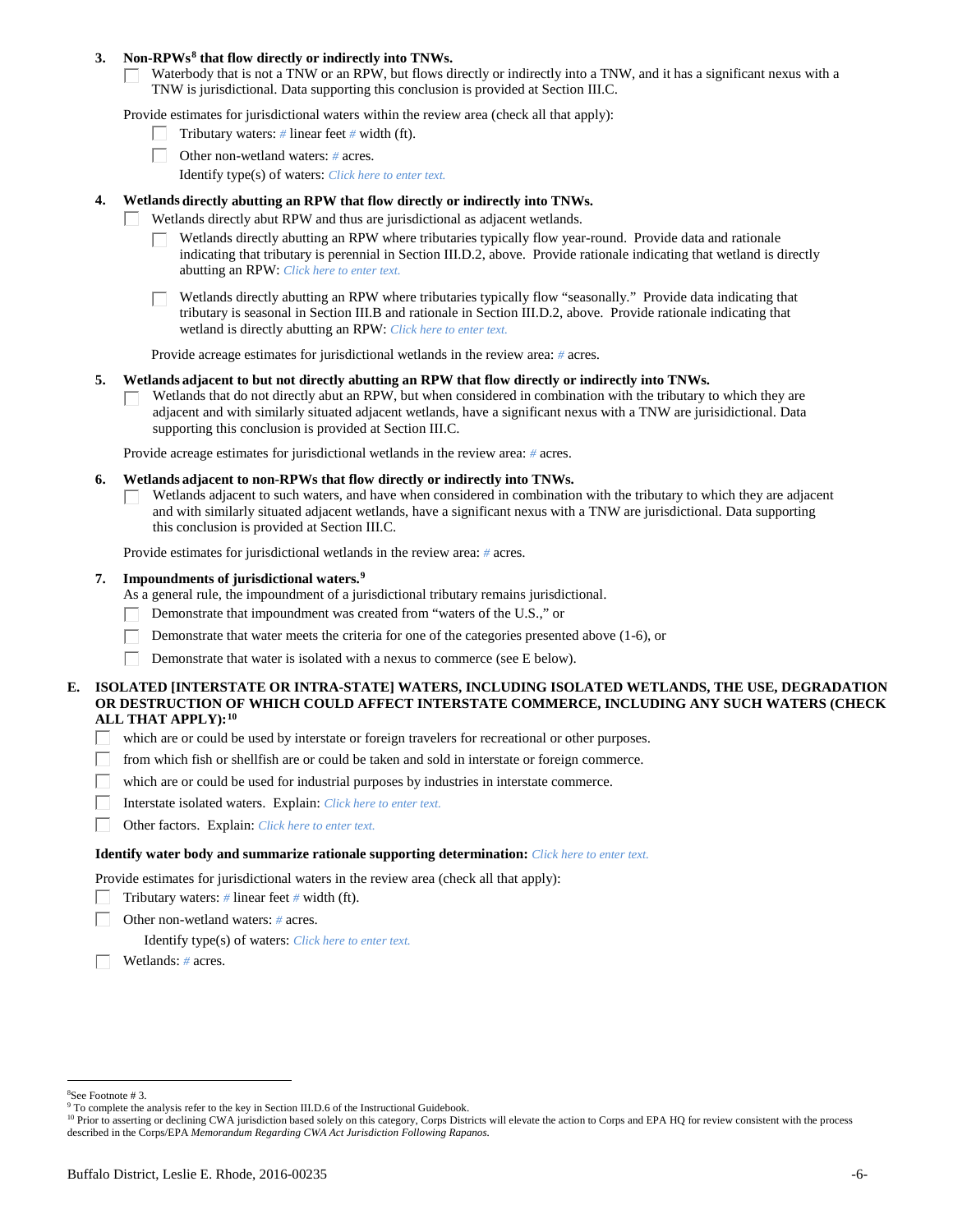| F.                 |                                                                                            | NON-JURISDICTIONAL WATERS, INCLUDING WETLANDS (CHECK ALL THAT APPLY):                                                                                                                                                                                                                                                                                                                                                                                                     |  |
|--------------------|--------------------------------------------------------------------------------------------|---------------------------------------------------------------------------------------------------------------------------------------------------------------------------------------------------------------------------------------------------------------------------------------------------------------------------------------------------------------------------------------------------------------------------------------------------------------------------|--|
|                    | L.                                                                                         | If potential wetlands were assessed within the review area, these areas did not meet the criteria in the 1987 Corps of Engineers<br>Wetland Delineation Manual and/or appropriate Regional Supplements.<br>Review area included isolated waters with no substantial nexus to interstate (or foreign) commerce.<br>Prior to the Jan 2001 Supreme Court decision in "SWANCC," the review area would have been regulated based solely on the<br>"Migratory Bird Rule" (MBR). |  |
|                    | Е                                                                                          | Waters do not meet the "Significant Nexus" standard, where such a finding is required for jurisdiction. Explain: Click here to enter text.                                                                                                                                                                                                                                                                                                                                |  |
|                    | П                                                                                          | Other: (explain, if not covered above): Click here to enter text.                                                                                                                                                                                                                                                                                                                                                                                                         |  |
|                    |                                                                                            | Provide acreage estimates for non-jurisdictional waters in the review area, where the sole potential basis of jurisdiction is the MBR factors<br>(i.e., presence of migratory birds, presence of endangered species, use of water for irrigated agriculture), using best professional judgment<br>(check all that apply):                                                                                                                                                 |  |
|                    |                                                                                            | Non-wetland waters (i.e., rivers, streams): # linear feet # width (ft).                                                                                                                                                                                                                                                                                                                                                                                                   |  |
|                    |                                                                                            | Lakes/ponds: $# \, \text{acres.}$                                                                                                                                                                                                                                                                                                                                                                                                                                         |  |
|                    | Other non-wetland waters: # acres. List type of aquatic resource: Click here to enter text |                                                                                                                                                                                                                                                                                                                                                                                                                                                                           |  |
| Wetlands: # acres. |                                                                                            |                                                                                                                                                                                                                                                                                                                                                                                                                                                                           |  |
|                    |                                                                                            | Provide acreage estimates for non-jurisdictional waters in the review area that do not meet the "Significant Nexus" standard, where such a<br>finding is required for jurisdiction (check all that apply):                                                                                                                                                                                                                                                                |  |
|                    |                                                                                            | Non-wetland waters (i.e., rivers, streams): $\#$ linear feet $\#$ width (ft).                                                                                                                                                                                                                                                                                                                                                                                             |  |
|                    |                                                                                            | Lakes/ponds: $# \, \text{acres.}$                                                                                                                                                                                                                                                                                                                                                                                                                                         |  |
|                    |                                                                                            | Other non-wetland waters: # acres. List type of aquatic resource: Click here to enter text                                                                                                                                                                                                                                                                                                                                                                                |  |
|                    |                                                                                            | Wetlands: $#$ acres.                                                                                                                                                                                                                                                                                                                                                                                                                                                      |  |
|                    |                                                                                            | <b>SECTION IV: DATA SOURCES.</b>                                                                                                                                                                                                                                                                                                                                                                                                                                          |  |
|                    | է                                                                                          | A. SUPPORTING DATA. Data reviewed for JD (check all that apply - checked items shall be included in case file and, where checked and<br>requested, appropriately reference sources below):<br>Maps, plans, plots or plat submitted by or on behalf of the applicant/consultant: Location Map Supplied by the Applicant.                                                                                                                                                   |  |
|                    |                                                                                            | Data sheets prepared/submitted by or on behalf of the applicant/consultant.                                                                                                                                                                                                                                                                                                                                                                                               |  |
|                    |                                                                                            | Office concurs with data sheets/delineation report.                                                                                                                                                                                                                                                                                                                                                                                                                       |  |
|                    |                                                                                            | Office does not concur with data sheets/delineation report.                                                                                                                                                                                                                                                                                                                                                                                                               |  |
|                    |                                                                                            | Data sheets prepared by the Corps: Click here to enter text.                                                                                                                                                                                                                                                                                                                                                                                                              |  |
|                    |                                                                                            | Corps navigable waters' study: Click here to enter text.                                                                                                                                                                                                                                                                                                                                                                                                                  |  |
|                    |                                                                                            | U.S. Geological Survey Hydrologic Atlas: Click here to enter text.<br>USGS NHD data.                                                                                                                                                                                                                                                                                                                                                                                      |  |
|                    |                                                                                            | USGS 8 and 12 digit HUC maps.                                                                                                                                                                                                                                                                                                                                                                                                                                             |  |
|                    | ⊮                                                                                          | U.S. Geological Survey map(s). Cite scale & quad name: Keuka Park, New York, USGS Quadrangle Map, Scale is 1:24,000.                                                                                                                                                                                                                                                                                                                                                      |  |
|                    |                                                                                            | USDA Natural Resources Conservation Service Soil Survey. Citation: Click here to enter text.                                                                                                                                                                                                                                                                                                                                                                              |  |
|                    |                                                                                            | National wetlands inventory map(s). Cite name: Click here to enter text.                                                                                                                                                                                                                                                                                                                                                                                                  |  |
|                    |                                                                                            | State/Local wetland inventory map(s): Click here to enter text.                                                                                                                                                                                                                                                                                                                                                                                                           |  |
|                    |                                                                                            | FEMA/FIRM maps: Click here to enter text.                                                                                                                                                                                                                                                                                                                                                                                                                                 |  |
|                    |                                                                                            | 100-year Floodplain Elevation is: Click here to enter text. (National Geodetic Vertical Datum of 1929)                                                                                                                                                                                                                                                                                                                                                                    |  |
|                    | ⊽                                                                                          | Aerial (Name & Date): Click here to enter text.<br>Photographs: $\Box$                                                                                                                                                                                                                                                                                                                                                                                                    |  |
|                    |                                                                                            | Other (Name & Date): Ground Level Photographs Supplied by the Applicant.<br>or $\sqrt{ }$                                                                                                                                                                                                                                                                                                                                                                                 |  |
|                    |                                                                                            | Previous determination(s). File no. and date of response letter: Click here to enter text.                                                                                                                                                                                                                                                                                                                                                                                |  |
|                    |                                                                                            | Applicable/supporting case law: Click here to enter text.                                                                                                                                                                                                                                                                                                                                                                                                                 |  |
|                    |                                                                                            | Applicable/supporting scientific literature: Click here to enter text.                                                                                                                                                                                                                                                                                                                                                                                                    |  |
|                    |                                                                                            | Other information (please specify): Click here to enter text.                                                                                                                                                                                                                                                                                                                                                                                                             |  |
|                    |                                                                                            |                                                                                                                                                                                                                                                                                                                                                                                                                                                                           |  |

# **B. ADDITIONAL COMMENTS TO SUPPORT JD:** *Click here to enter text.*